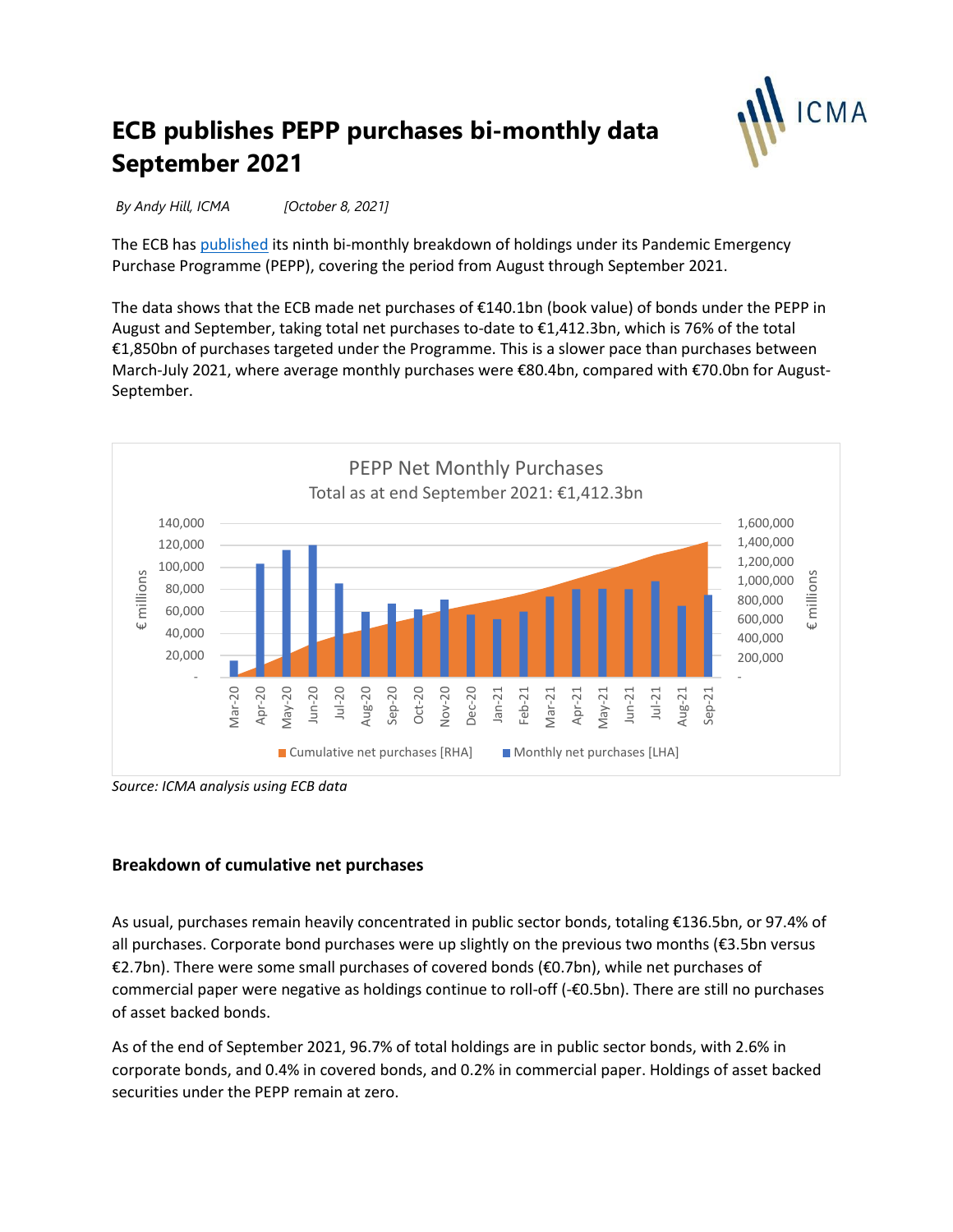

*Source: ICMA analysis using ECB data*



*Source: ICMA analysis using ECB data*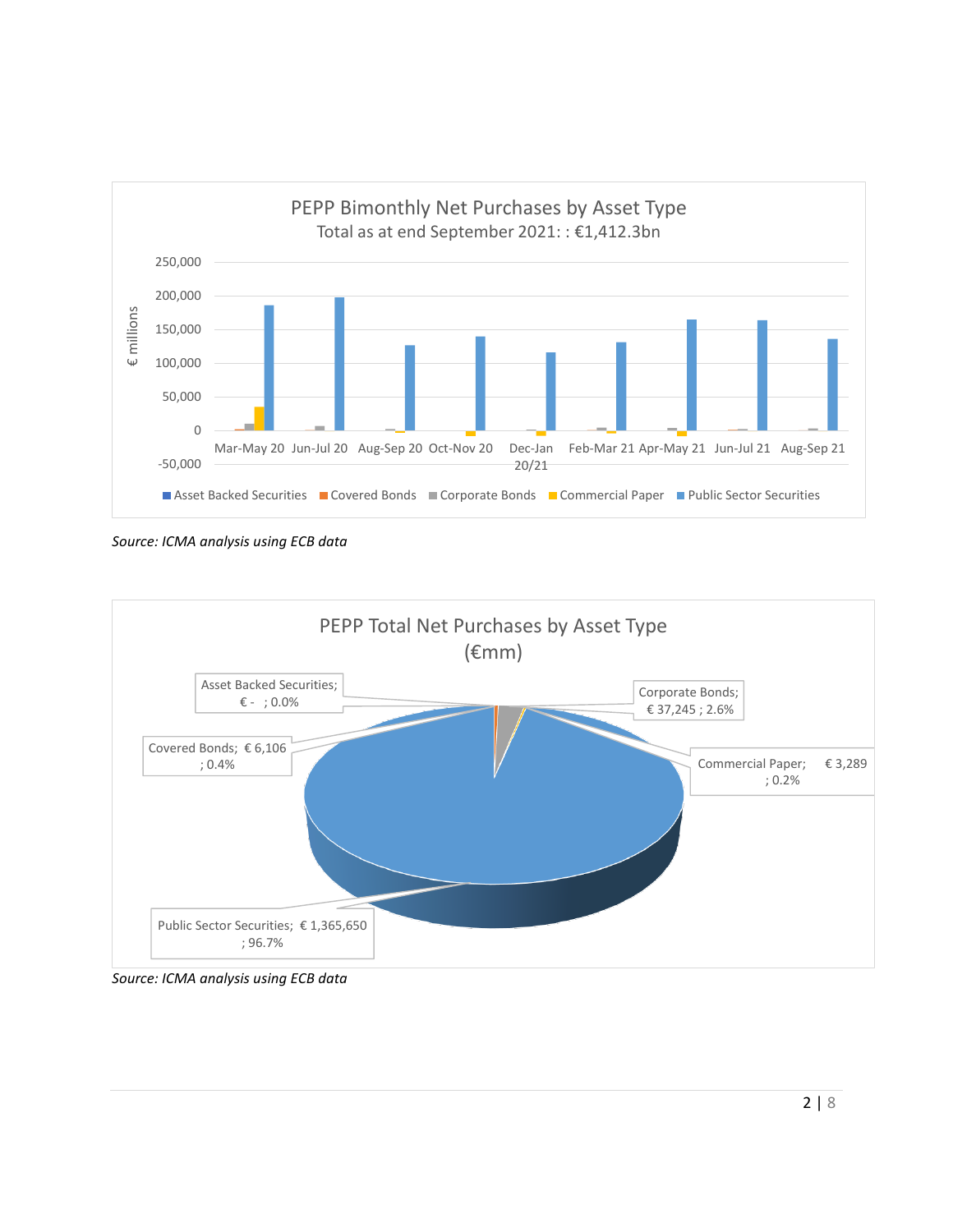## **PEPP Public Bond Purchases**

Purchases of public sector bonds were €136.5bn for the period, which is lower than the June-July period (€164.4bn), taking total cumulative net purchases to €1,365.7bn. In line with the respective country capital keys, purchases remained heavily concentrated in bonds issued by Germany (€33.3bn), France (€25.8bn), and Italy (€21.5bn), followed by Spain (€15.1bn) and supranationals (€13.8bn).



*Source: ICMA analysis using ECB data*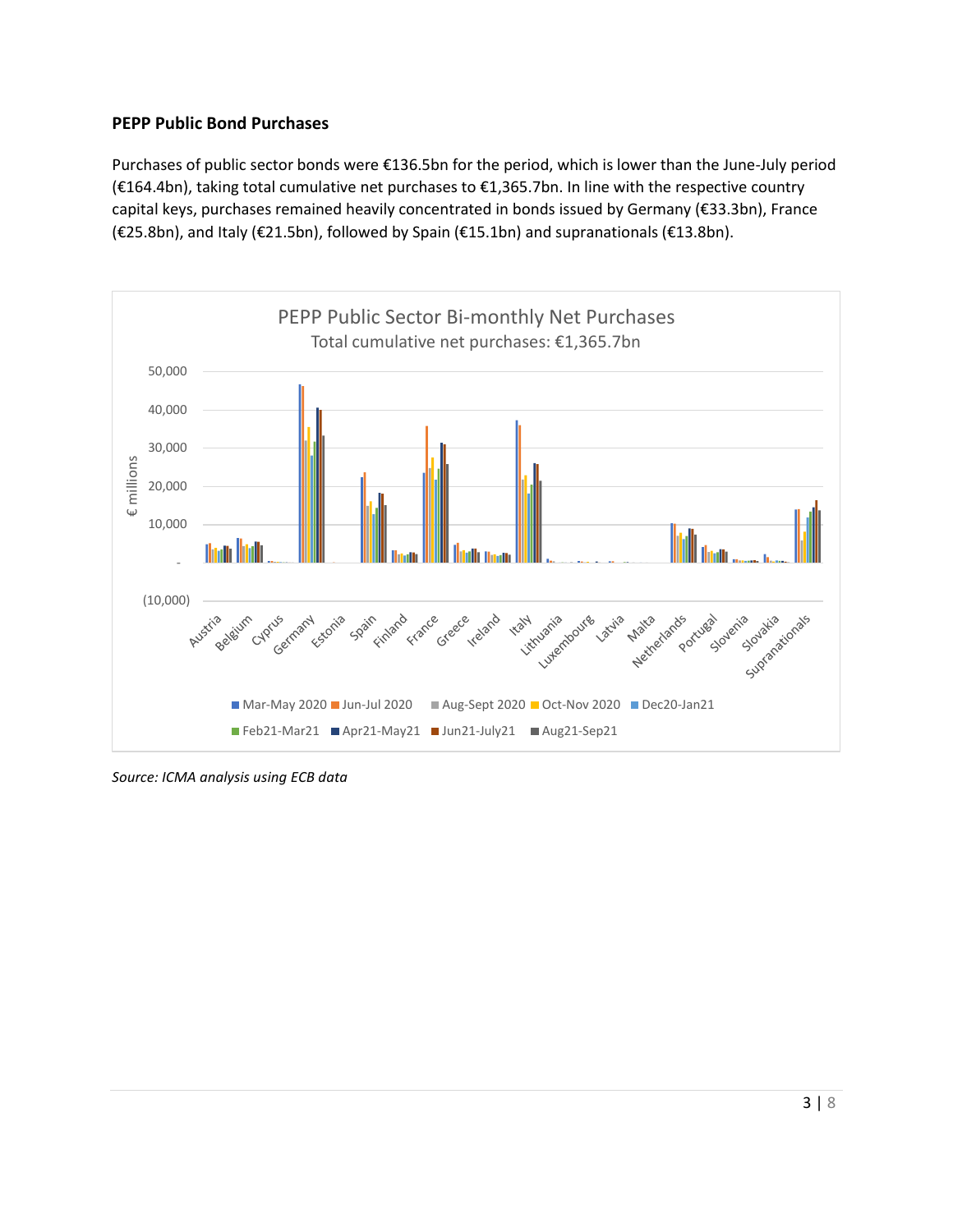

*Source: ICMA analysis using ECB data*

The above chart shows the cumulative total purchases by sovereign issuer, while also comparing the percentage of purchases with the respective capital key (weighted as a share of the Eurozone total sovereign capital key). What we observe is that while outright net purchases are heavily skewed to Germany, France, and Italy, total net purchases of German bonds remain flat relative to its capital key, while total net purchases of French bonds remain slightly underweight (-0.8%), and that of Italian bonds marginally overweight (+1.4%).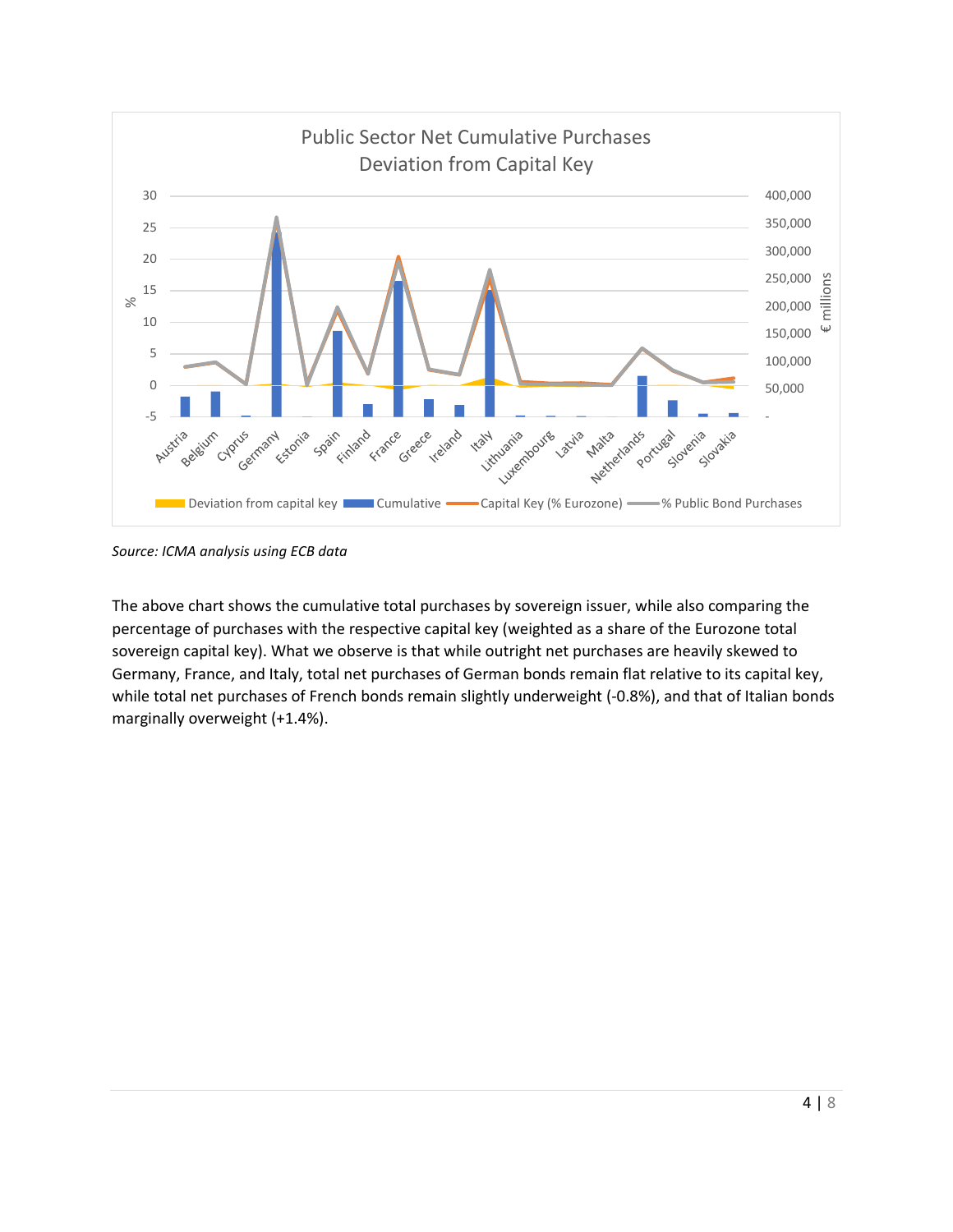



The above chart shows the weighted average maturities (WAM) of public sector debt holdings, compared with the WAM of the PEPP eligible universe of public securities, as at the end of July 2021. The WAM of total holdings has held steady at 7.7 years which is only marginally longer than the WAM of all eligible bonds (7.5 years). Purchases remain skewed to shorter maturities for Belgium and Netherlands, and to longer maturities for Austria and supranationals.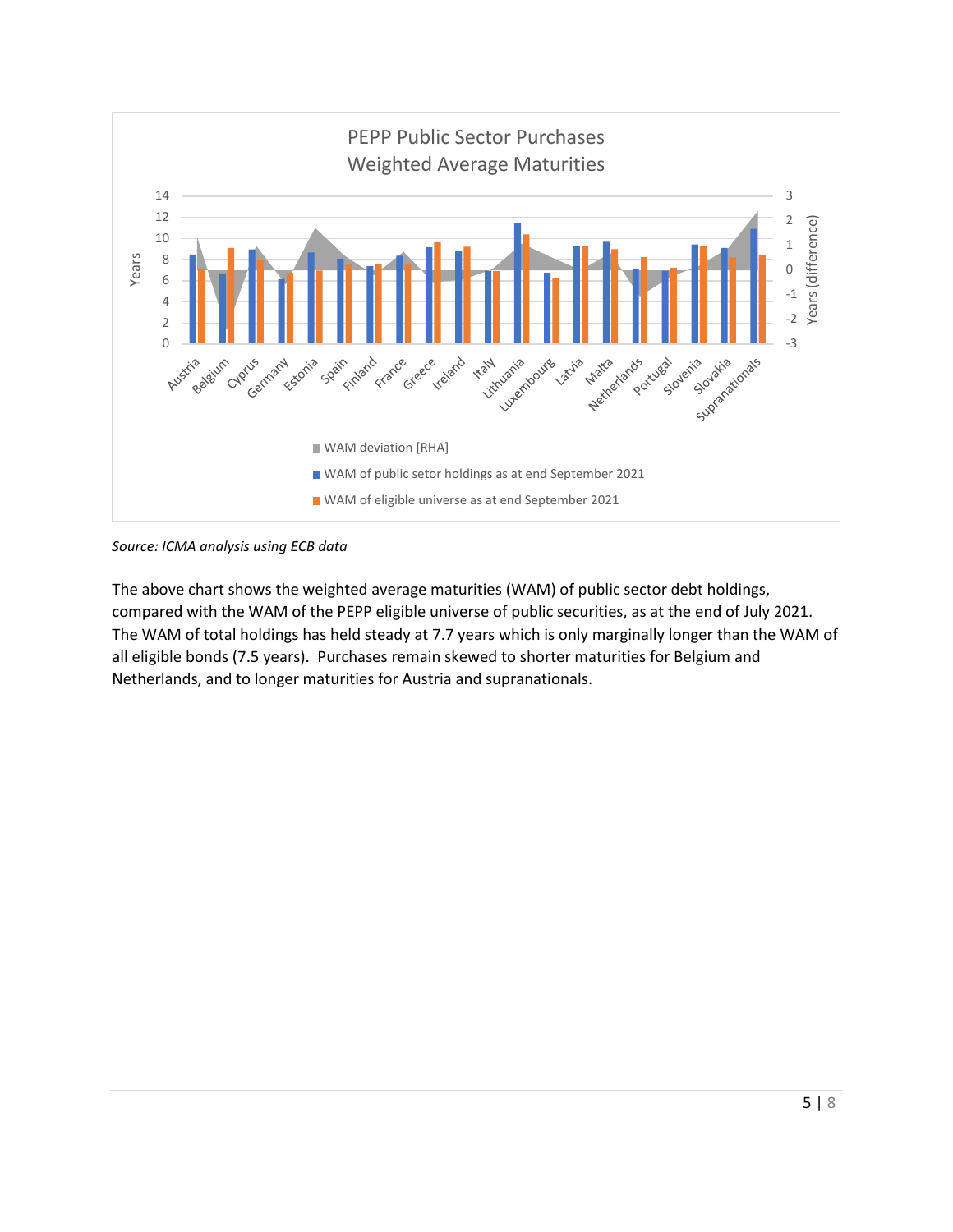## **PEPP Private Sector Purchases**

Purchases of private sector securities were €3.6bn, largely similar to the previous two months (€3.3bn). Net purchases of corporate bonds were €3.5bn (up from €2.7bn in the previous period), and there were a small number of purchases of covered bonds (€0.7bn). Commercial paper holdings continue to roll-off (-€0.5bn). There still has not been a single purchase of asset backed securities since the PEPP was launched. As at the end of July 2021, private sector securities form 3.3% of total PEPP holdings, down from 3.4% at the end-of July 2021.



*Source: ICMA analysis using ECB data*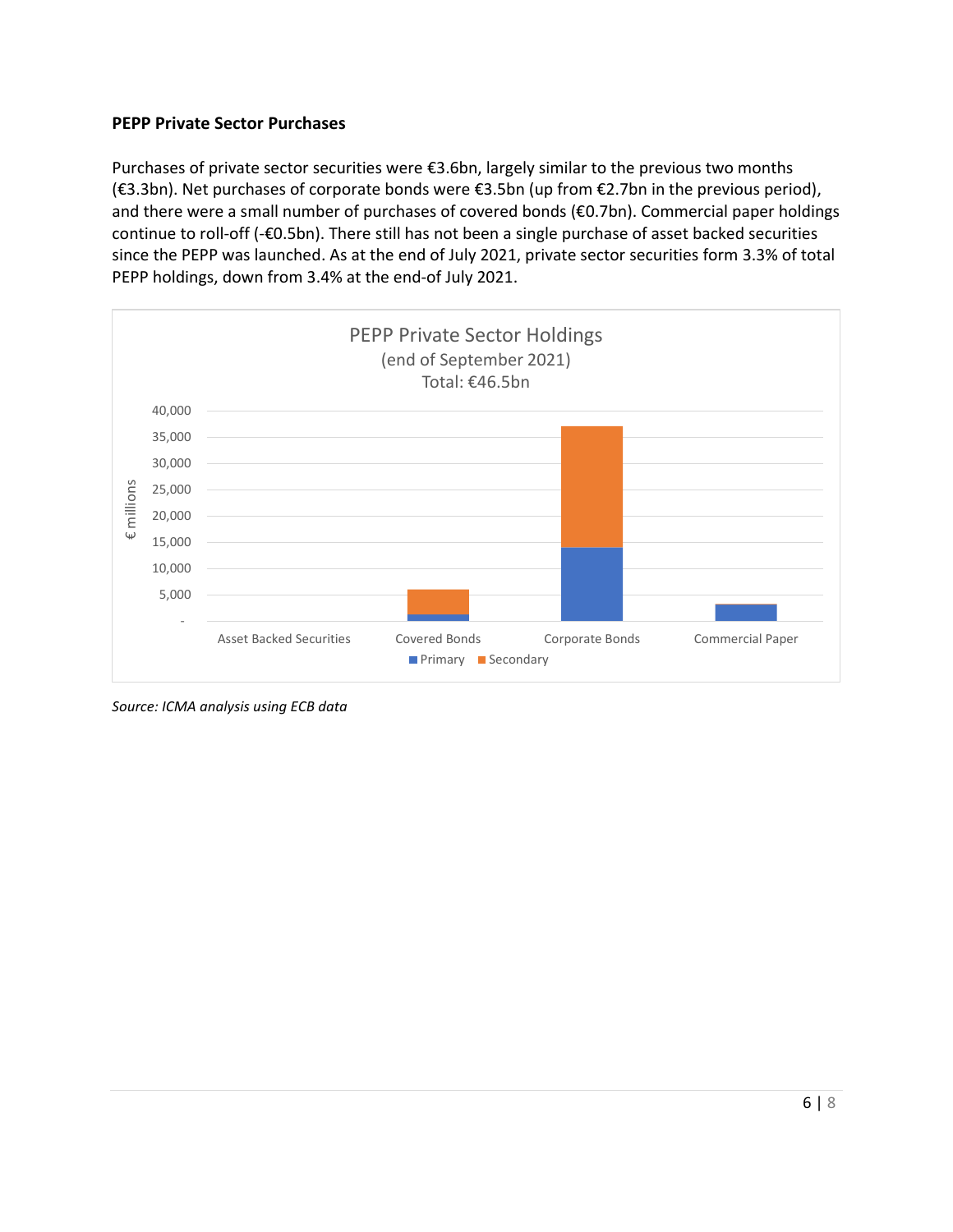### **Corporate Sector Purchase Programme**

Purchases under the CSPP dropped slightly in August (€3.9bn), before returning to €5.2bn in September, broadly in line with previous months. (Average monthly purchases since March 2020 are €5.3bn.) This takes total net cumulative purchases under the CSPP to €296.4bn (of which €66.8bn, or 23%, are primary market purchases, and €229.6bn, or 77%, are secondary). Including the €37.1bn purchases of corporate bonds under the PEPP (of which €3.5bn were made during August-September 2021), this takes the total net cumulative purchases of corporate bonds under both programmes to €333.5bn

Based on Bloomberg data, ICMA estimates a universe of CSPP eligible bonds at the end of September 2021 with a nominal value of €1,180bn. This suggests that 27% of all eligible bonds are being held under the purchase programmes. Based on the 70% upper limit for purchases of individual ISINs, this implies that purchases are at 35% of capacity, leaving an estimated available pool of around €493bn for further purchases. This further suggests that, as with previous months, purchases continue to remain level with, or even slightly behind, net eligible issuance.



*Source: ICMA analysis using ECB and Bloomberg data*

*More details of the ECB's Asset Purchase Programmes can be found on its [website.](https://www.ecb.europa.eu/mopo/implement/app/html/index.en.html#cspp) Historical updates and relevant resources can be found on ICMA's Central bank corporate purchases [webpage.](https://www.icmagroup.org/Regulatory-Policy-and-Market-Practice/Secondary-Markets/central-bank-corporate-bond-purchase-programs/)*